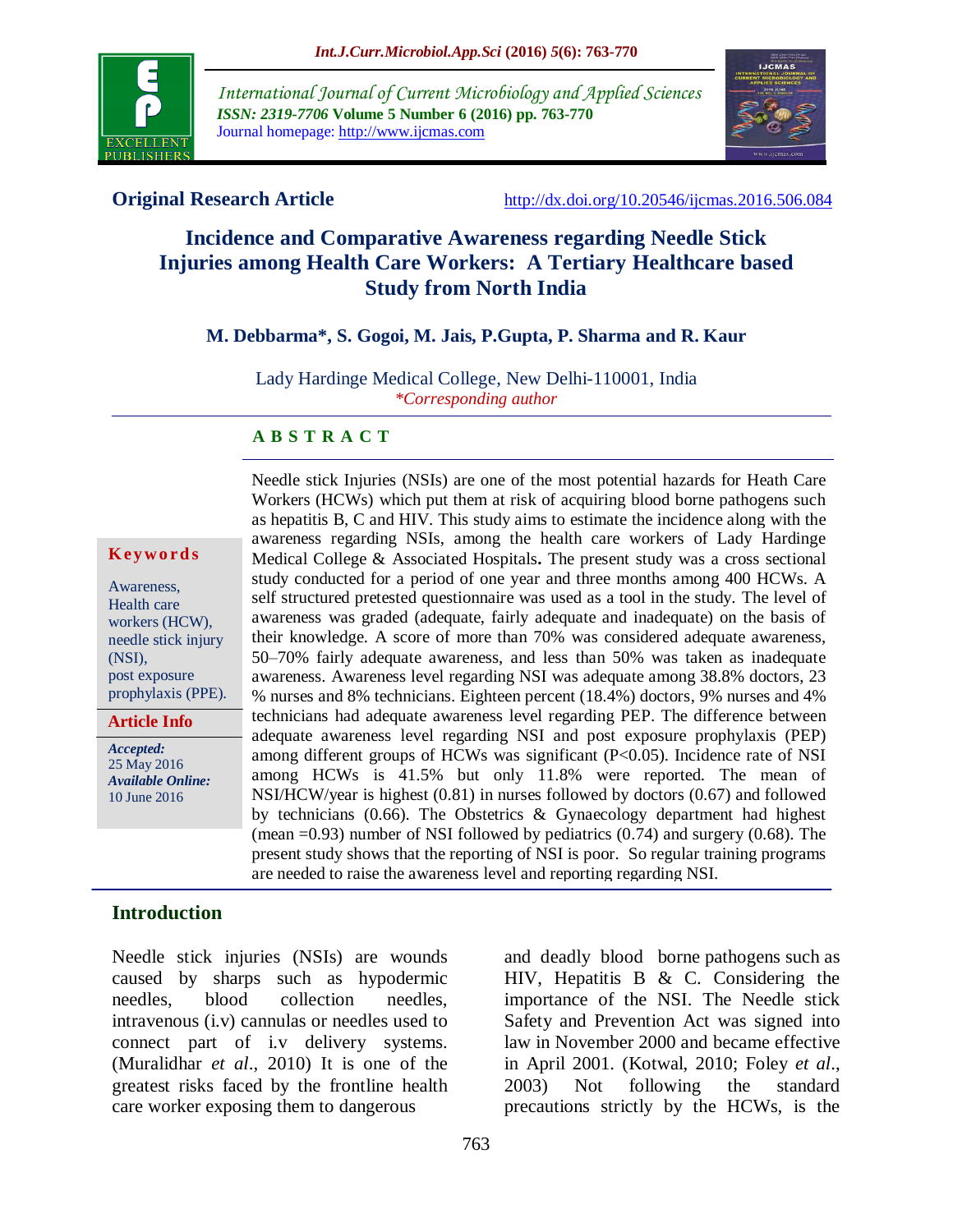major cause of NSI. The various other factors implicated in NSI are type and design of needle, recapping activity, handling/ transferring the needles, collision between HCWs or sharps, during clean- up, manipulating needles in patient line related work and failure to dispose of needle in puncture proof containers. The center for Disease control and prevention (CDC) estimates that about 3,85,000 sharp injuries occur annually among HCWs in hospitals around the world. (Centers for Disease Control and prevention, 2015) The average risk of transmission of HIV, Hepatitis B, Hepatitis C to a HCW after percutaneous exposure is 0.1 to 0.3%,10 to 30%,3 to 10% respectively. The incidence of NSIs is considerably higher than the current estimates, due to gross underreporting (often less than 50%). So a low injury rate should not be interpreted as a less serious issue (Camilla Rodrigues, 2010).

With this background the present study was conducted among the HCWs of Lady Hardinge Medical College and associated hospitals (SSKH & KSCH), New Delhi, with the following objectives, to assess the awareness towards Needle stick injury among HCWs. to estimate the incidence of needle stick injury among the HCWs. And also evaluate and analyze various factors related to NSI.

## **Materials and Methods**

The present study was a cross sectional study conducted for a period of one year and three months among 400 HCWs which included 250 doctors, 100 nursing professionals, 50 laboratory technicians of LHMC and associated hospitals. These 400 HCWs included in the study were from various departments of LHMC & Associated Hospitals such as Medicine, Surgery, Obstetrics & Gynaecology, Pediatrics,

Orthopedics, Ophthalmology, ENT, Pathology, Microbiology, Biochemistry, Anesthesia, Community Medicine and psychiatry.

A self structured pretested questionnaire consisting of 11 multiple choice questions was used as a tool to access HCWs awareness regarding NSI. The initial part of the questionnaire was having demographic information of the participant such as occupation, age, sex, work experience and current posting, whereas rest were the questions related to NSI . Various Departments (as mentioned above) of LHMC & Associated Hospitals were visited on rotational basis and HCWs who gave voluntary consent for participation in the study were given 15 minutes each to answer the questionnaire in an independent and unbiased way without any undue pressure, maintaining the confidentiality of their identity.

The data obtained from the questionnaires was evaluated by giving 1 point for each correct answer given by the participants. There was no negative marking for wrong answers.. The level of awareness was graded (adequate, fairly adequate and inadequate) on the basis of their knowledge regarding a particular practices. A score of more than 70% was considered adequate awareness, 50–70% fairly adequate awareness, and less than 50% was taken as inadequate awareness.

Finally, HCWs were considered to be aware of a particular practice, when the overall awareness (i.e. adequate+ fairly adequate) was more than 50%. Finally, HCWs are considered to be aware of a particular practice, when the overall awareness (i.e. adequate+ fairly adequate) is more than 50%.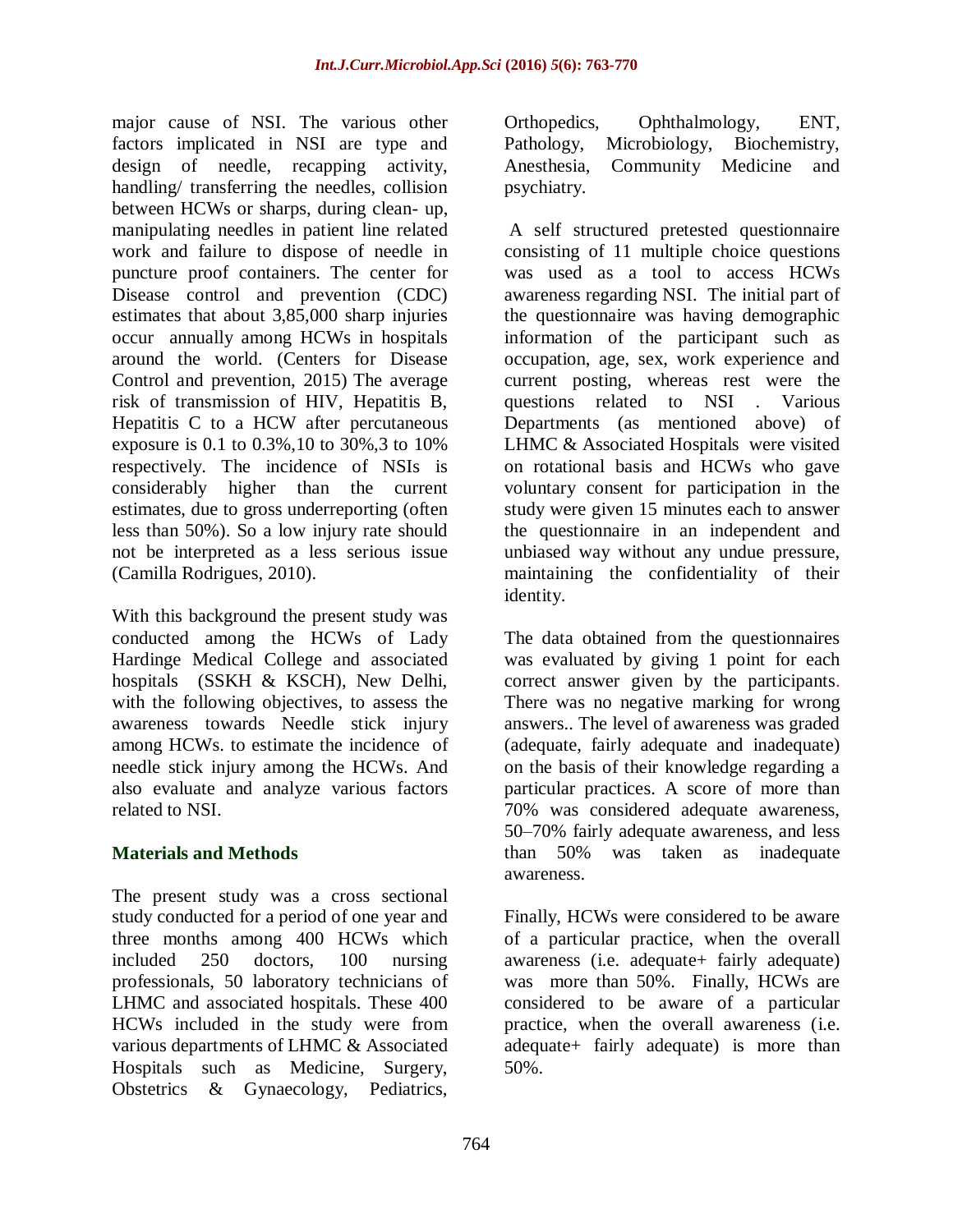#### **Statistical Analysis**

Data obtained from the questionnaires was analyzed by using SPSS software. Descriptive statistics was used to calculate percentages for each of the responses given. Chi-square test for comparing percentages across groups, ANOVA for comparing means across more than 2 groups and Unpaired t-test for comparing more than 2 groups. A P value less than 0.05 was considered significant.

#### **Results and Discussion**

Out of 250 doctors, 100 nurses and 50 laboratory technicians (Total HCW 400) included in the present study, 23.2% were male and 76.7% HCWs were female**.**  Majority (60.25%) of the study population belonged to the age group of 20-30 yrs (mean age 30.72 yrs). Most (23.5%) of HCWs were from Department of Obstetrics & gynecology followed by Surgery (15%) and medicine ( 14.75%) department.

Awareness level was adequate regarding NSI among 38.8% doctors, 23 % nurses and 8% technicians. Fairly adequate level of awareness was 56.4%, 63% and 70% among doctors, nurses and technicians respectively. Five percent (4.8%) doctors, 14% nurses and 22% technicians were found to have inadequate awareness level regarding NSI. The difference between adequate awareness level among the different groups were significant ( $p<0.05$ ) (Table :1)

Eighteen percent (18.4%) doctors, 9% nurses and 4% technicians had adequate awareness level regarding PEP. Fairly adequate level of awareness was 62%, 57% and 50% among doctors, nurses and technicians respectively. Twenty percent (19.6%) doctors, 34% nurses and 46% technicians were found to have inadequate awareness level regarding PEP. The

difference between adequate awareness level among doctor Vs. nurses and doctor Vs. technicians were significant  $(p<0.05)$ (Table: 2)

Out of 250 doctors 16.8% had experienced one incident of NSI in a year, 13% had two incidents and 7.6% had more than two incident in a year. In case of nursing professionals, 32% had NSI once in a year and 8% had it twice in a year and 11% had NSI more than twice in a year. Out of 50 technicians 14% had NSI once in a year, 26% had twice in a year and 0% had more than twice in a year. So the incidence rate of NSI among doctors, nurses and technicians is 38%, 51% and 40% respectively. Overall incidence rate of NSI among HCWs is 41.5%. (Table: 3)

The mean of NSI/HCW/year is highest (0.81) in nurses followed by doctors (0.67) and followed by technicians (0.66). The difference between these three groups (doctors, nurses & technicians) is not significant  $(P>0.05)$ . The overall mean of NSI/HCW/Year is 0.71.

The Obstetrics & Gynaecology department had highest (mean  $=0.93$ ) number of NSI followed by pediatrics (mean=0.74) followed by surgery (mean=0.68). Though the difference mean of NSI among various department is not significant (P<0.05). [Fig 1]

Out of 165 NSI among doctors only 14.5% were reported and out of 81 NSI among nurses only 9.8% were reported and out of 33 NSI among technicians only 3% were reported. Over all reported NSI is 11.8%.

NSI is an important issue to be addressed in HCWs. Preventive approach towards NSI is the only effective tool as 'advice after injury is like medicine after death'. Therefore, HCWs must have adequate knowledge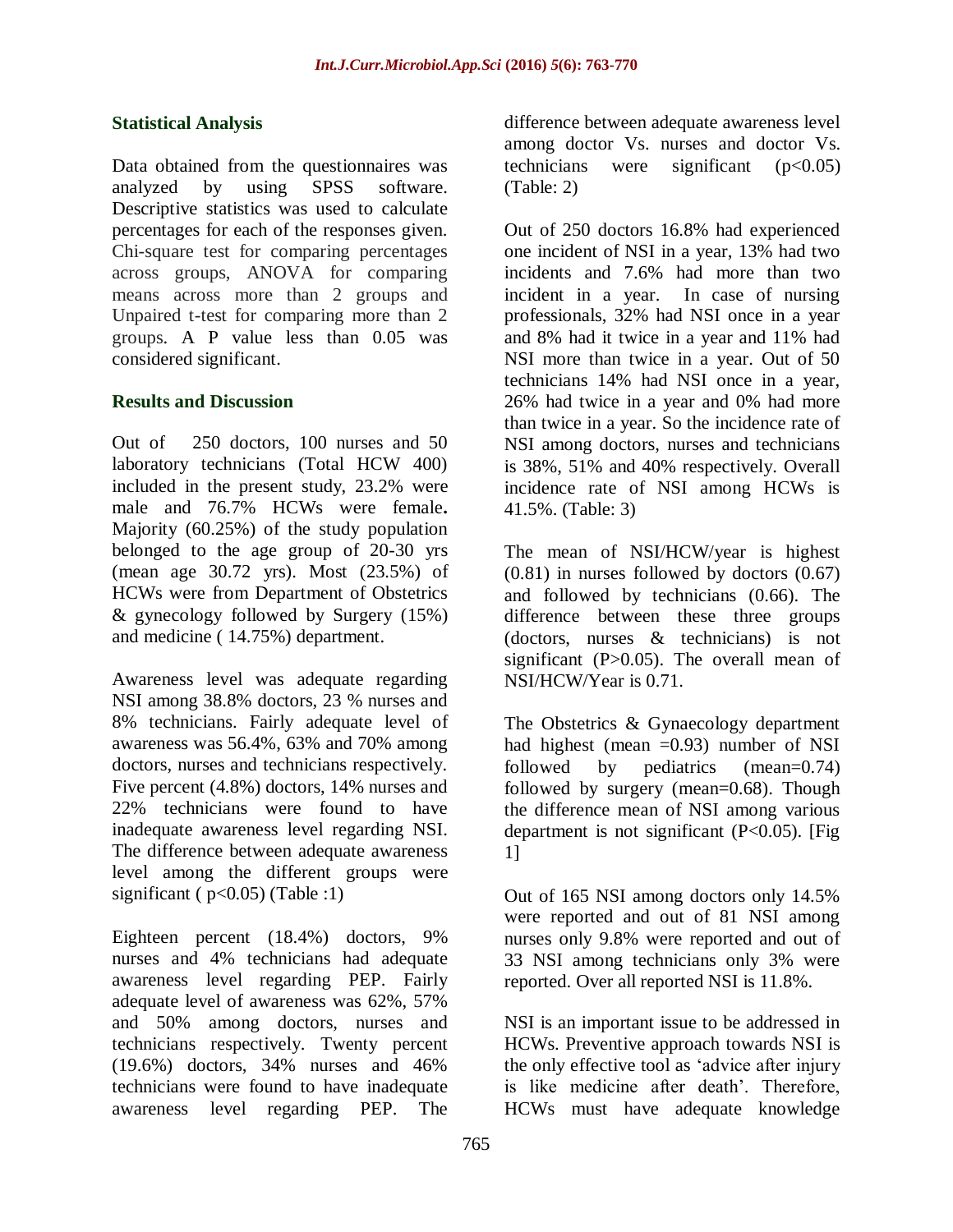regarding various causes & risks of NSI, safe handling of sharps and what to do if such incidents occur.

In our study 41.5% HCWs gave a history of NSI in last one year, which is a major issue to be concerned. Regional estimates of the annual incidence of sharp injuries shows that the mean number of sharp injuries/HCW/year is 2.27 for southeast Asia D region (Bangladesh, India, Myanmar, Nepal etc), 0.18 for America A (Canada, USA etc) region and 4.68 for Eastern Mediterranean D regions (Pakistan, Somalia, Sudan) (Prüss‐Üstün, Annette, 2005) In the present study, mean NSI among HCW is low (0.71/HCW/year) compared to southeast D region. The mean NSI was highest in nurses (0.81), followed by doctors (0.67) and technicians (0.66), which is statistically found to be insignificant  $(P>0.05)$  among the HCWs. Most of the studies done worldwide reported that NSI were more common in nursing professionals. In USA, nurses accounted for 40% of the total victims of NSI. Similarly Muralidhar *et al*., (New Delhi, 2010), reported that 80.1% HCWs gave a history of NSI , where nurses had the highest number of injury (100%). This may be because of their more frequent involvement in procedures that carries higher risk of injury like administration of injections & other invasive procedures.

The incidence rate of NSI (41.5%) in our study was found to be low compared to other regional studies. Study conducted by Sharma *et al*., (Delhi, 2010) and Ashat *et al*., (Chandigarh, 2011) reported incidence rate of NSI to be 79.5% & 68.2 respectively. (Sharma *et al*., 2010) Despite taking all precautions, NSI incidents may occur. In order to deal with such incidences and to protect the HCWs, every hospital must have the facility of post exposure prophylaxis (PEP) for HIV and HBV infections. All the

HCWs must be aware about the procedures to be followed after NSI to avail the facility of PEP.

All the NSI must be reported to the concern higher authorities but under reporting is a worldwide phenomenon. In our present study NSI was not reported in 88.18% cases. The magnitude of under reporting of NSI in published studies ranged from 40% to 90%. The major reasons for not reporting NSI by HCWs are considering source as non infectious, insignificant exposure, too busy to report, already immunized with Hepatitis B, not knowing how to report and thinking that outcome remain unchanged after reporting. (Singru *et al*., 2008)

Our study found that the mean NSI among HCWs was highest in the Obstetrics & Gynaecology department (0.93/HCW/Year) followed by pediatrics (0.74/HCW/Year) & Surgery (0.68/HCW/Year). Similar result was also reported by Salehi *et al* (Afganistan, 2010) where the incidence rates was higher in Obs & Gynacology department compared to Padiatrics department. Sharma A *et al.,* (New Delhi, 2012) mentioned greater prevalence of NSI in Medicine Department followed by Surgery and Obstetrics & Gynaecology. Another study in Mumbai showed the accidental injuries among surgery residents was 3 times as compared to Medicine residents. In our study, the incidence rate of NSI is directly related to the amount of workload in the department. The department of Obstetrics & Gynaecology, LHMC and associated hospital caters to a huge population in central as well as peripheral part of Delhi with 370 bed strength capacity. Approximately 40-50 deliveries per day are being conducted. Similarly pediatrics department has a separate hospital with 375 bed strength and bed occupancy rare per month is around 130%-150%. Considering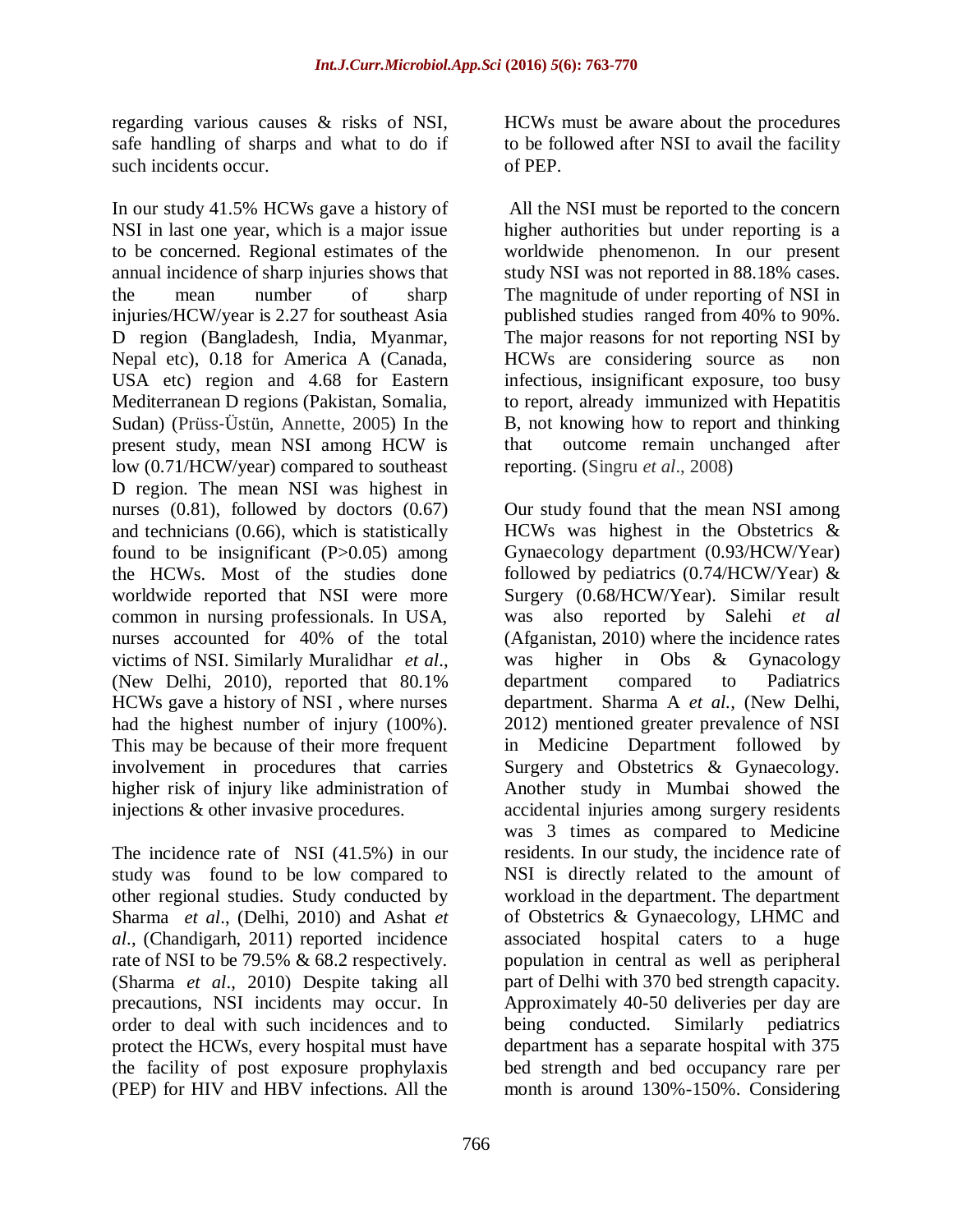these facts, the reason for high NSIs may be due to less attention and time given by the HCWs to adhere to the safe needle handling practices due to more work load. Overall 90.75% HCWs were aware of NSI. Awareness regarding NSI is inadequate among 22% technicians, 14% nurses and 4.80% doctors. In the present study correct

knowledge regarding various risk factors of NSI was 89% among the HCWs and 59% HCWs knew the rate of transmission of HBV, HIV & HCV after NSI. Similar study conducted by Vaz *et al.,* (West Indies, 2010) reported that majority of the HCWs (84%) identified HIV as a risk of NSI followed by Hepatitis (73%). (Vaz *et al*., 2010)

| <b>Awareness</b><br>level<br><b>NSI</b> | $Dotor(n=250)$ |               | $Nurse(n=100)$ |               | $Technician(n=50)$ |               | p-value                              |                                 |                                |
|-----------------------------------------|----------------|---------------|----------------|---------------|--------------------|---------------|--------------------------------------|---------------------------------|--------------------------------|
|                                         | No.            | $\frac{0}{0}$ | No.            | $\frac{0}{0}$ | No.                | $\frac{6}{6}$ | <b>Doctor</b><br>Vs.<br><b>Nurse</b> | Doctor Vs.<br><b>Technician</b> | Nurse Vs.<br><b>Technician</b> |
| inadequate                              | 12             | 4.80%         | 14             | 14.00%        | 11                 | 22.00%        | 0.002                                | < 0.001                         | 0.108                          |
| fairly<br>adequate                      | 141            | 56.40%        | 63             | 63.00%        | 35                 | 70.00%        | 0.129                                | 0.037                           | 0.198                          |
| adequate                                | 97             | 38.80%        | 23             | 23.00%        | 4                  | 8.00%         | 0.002                                | < 0.001                         | 0.012                          |

#### **Table.1** Overall awareness regarding NSI

#### **Table.2** Overall awareness regarding PEP

| Awareness<br>level<br><b>PEP</b> | $Doctor(n=250)$ |               | $Nurse(n=100)$ |               | $Technician(n=50)$ |               | p-value                              |                                 |                                |
|----------------------------------|-----------------|---------------|----------------|---------------|--------------------|---------------|--------------------------------------|---------------------------------|--------------------------------|
|                                  | No.             | $\frac{0}{0}$ | No.            | $\frac{0}{0}$ | No.                | $\frac{0}{0}$ | <b>Doctor</b><br>Vs.<br><b>Nurse</b> | Doctor Vs.<br><b>Technician</b> | Nurse Vs.<br><b>Technician</b> |
| inadequate                       | 49              | 19.60%        | 34             | 34.00%        | 23                 | 46.00%        | 0.002                                | 0.000                           | 0.077                          |
| fairly<br>adequate               | 155             | 62.00%        | 57             | 57.00%        | 25                 | 50.00%        | 0.194                                | 0.057                           | 0.208                          |
| adequate                         | 46              | 18.40%        | 9              | 9.00%         | 2                  | 4.00%         | 0.015                                | 0.006                           | 0.134                          |

#### **Table.3** Incidents of NSI among HCWs

| frequency<br>of NSI | Doctors $(n=250)$             |               | Nurse $(n=100)$                 |               | Technician( $n=50$ )                 |               |  |
|---------------------|-------------------------------|---------------|---------------------------------|---------------|--------------------------------------|---------------|--|
|                     | No. of doctors<br>who had NSI | $\frac{6}{9}$ | No. of<br>nurses who<br>had NSI | $\frac{6}{9}$ | No. of<br>technicians<br>who had NSI | $\frac{6}{9}$ |  |
| Once                | 42                            | 16.80%        | 32                              | 32.00%        | 7                                    | 14.00%        |  |
| Twice               | 34                            | 13.00%        | 8                               | 8.00%         | 13                                   | 26.00%        |  |
| More than<br>twice  | 19                            | 7.6%          | 11                              | 11.00%        | $\Omega$                             | $0.00\%$      |  |
| None                | 155                           | 62.00%        | 49                              | 49.00%        | 30                                   | 60.00%        |  |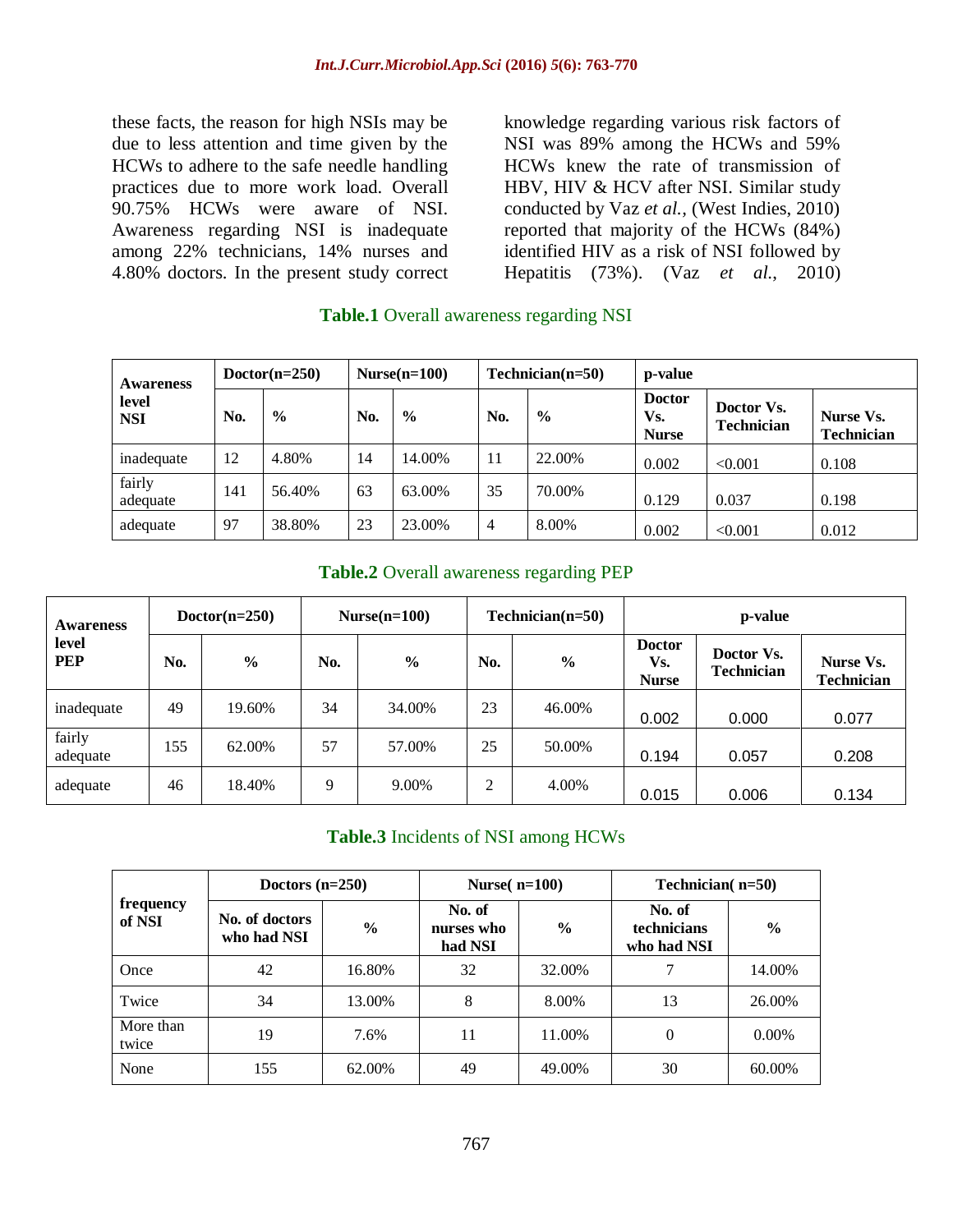

#### **Fig.1** Department wise NSI variation:

In our study 92% of the HCW correctly reported that washing with soap and water is the first step after needle stick injury. Among the HCWs doctors (97.6%) had highest knowledge followed by nurses (87%) & technicians (74%). Various studies in India have reported, HCWs giving the correct response regarding this varies from 60.8% to 90%.

While evaluating the causes of NSI, majority of the HCWs mentioned recapping (75.75%) followed by injury during transporting needles (12.5%) and while destroying needles (8.75%) as the most common causes of NSI. According to the current guidelines, recapping of needle is a forbidden practice. Despite, recapping are still observed constantly and comparatively more throughout the worldwide.

PEP plays an important role in preventing HIV/HBV infection among the HCWs. Therefore, all the HCWs should be aware of time, duration and the facility of PEP in their respective hospitals. In the present study the overall awareness about PEP among the HCWs found to be 73.5%. A

much lower awareness (27%) regarding PEP was reported by Ashat *et al.,* (Chandigarh, 2011) in comparison to the present study (73.5%). (Ashat *et al*., 2011)

PEP should be started within 2 hours of NSI and 67% HCWs in the present study were aware about this fact. Saini *et al.,* (Maharashtra, 2011) and Mukharjee *et al.,* (West Bengal, 2013), reported the percentage of HCWS who knew that PEP should be initiated within 2 hours of injury was 89% and 68.5% respectively. (Mukherjee *et al*., 2013)

Knowledge regarding how to avail PEP in our hospital was known by overall 56.25% HCWs which was highest among nurses (68%), followed by doctors  $(53.2\%)$  & technicians (48%). Similar study conducted in Safdarjang hospital, New Delhi and West Bengal reported the percentage of HCWs who knew about PEP facility in their hospital was less than 50% & 66% respectively.

In our study 44% HCWs convey the correct knowledge about the duration of PEP.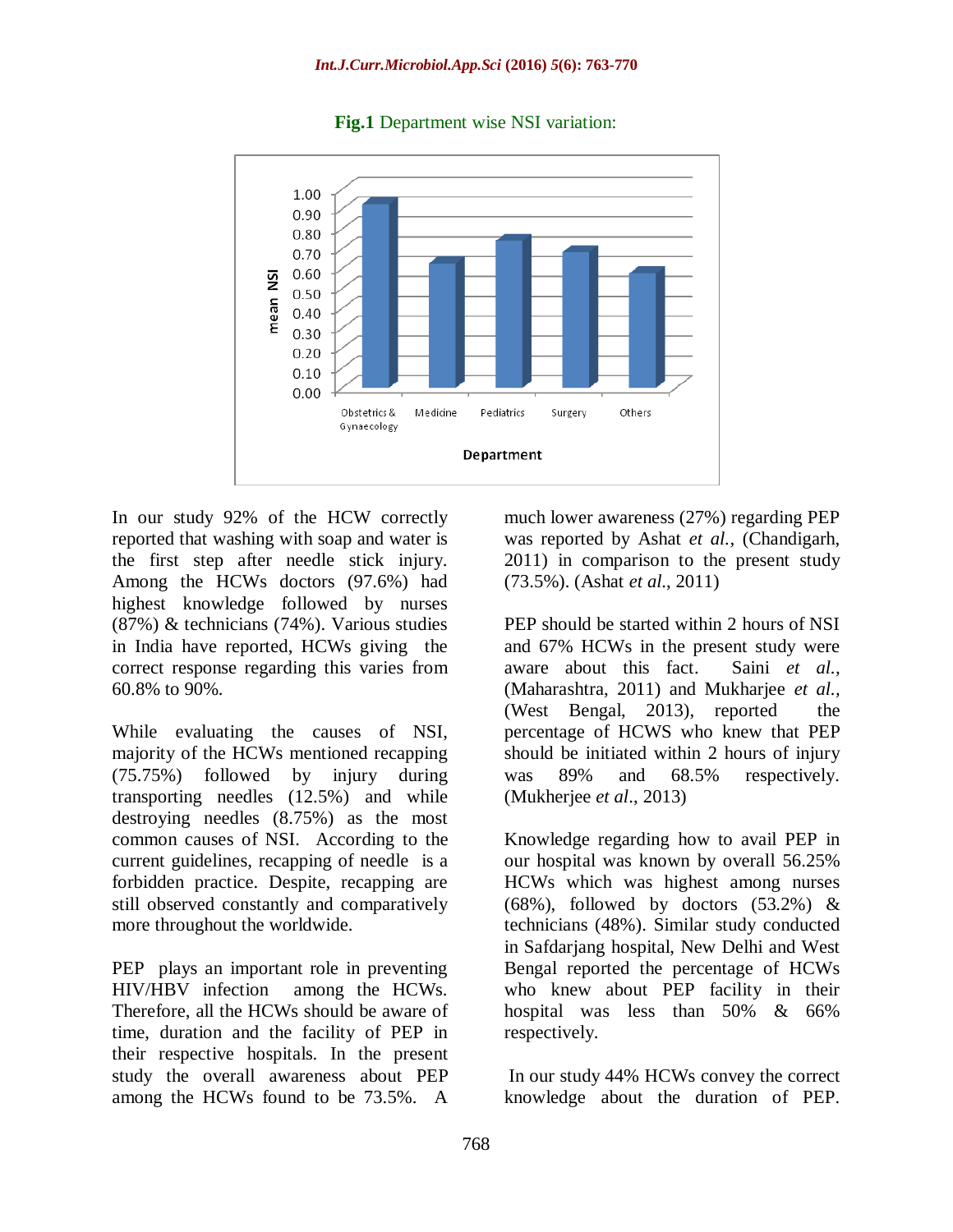Similar finding (46.9%) was noted by Mukherjee S *et al*., (West Bengal, 2013) in their study.

In conclusion, NSI is considered to be one of the important health hazards that the health care workers face daily during their work in the hospital. In the present study we have found the incidence of NSI among the HCWs of Lady Hardinge Medical College & Associated Hospital to be 41.5% and the mean NSI was 0.71/HCW/year**.** Considering this fact and other findings of the present study, it can be stressed upon here that all the hospitals must start a multistage approach for prevention and surveillance of NSI and thereby preventing the HCWs from acquiring a wide range of blood borne infections. Regular training programmes for all categories of HCWs regarding various aspects standard precautions and NSI will develop a more responsible attitude among the HCWs towards prevention of NSI. Furthermore, it is the sole responsibility of any healthcare organization to motivate the HCWs to report the NSI cases immediately to the higher authorities for optimal utilization of PEP facility provided to them.

## **References**

- Ashat, M., Bhatia, V., Puri, S., Thakare, M., Koushal, V. 2011. Needle Stick Injury and HIV among health care workers in north India. *Int. J. Med. Sci.,* 65(9): 371-378.
- Camilla Rodrigues. 2010. Needle stick injuries  $\&$  the health care worker – the time to act is now. *Indian J. Med. Res.,* 131: 384-386.
- Centers for Disease Control and prevention: Stop stick campaign- NIOSH. Available from: [http://www.cdc.gov/niosh/stopsticks/s](http://www.cdc.gov/niosh/stopsticks/sharpsinjuries.html) [harpsinjuries.html.](http://www.cdc.gov/niosh/stopsticks/sharpsinjuries.html) (Accessed on  $27<sup>th</sup>$ March 2015)
- Foley, M., Leyden, A.M. 2003. American Nurses Association Independent Study Module, Needle Stick Safety and Prevention. Available from: <www.nursingworld.org/rnce>. [Accessed  $31<sup>st</sup>$  March 2015.]
- Gupta, E., Katiyar, V. 2013. Study on Needle Stick Injuries, among nurses of a tertiary care hospital of Assam. *Indian J. Appl. Res.*,3(7).
- Kotwal, A., Taneja, D.K. 2010. Health Care Workers and Universal Precautions: Perceptions and Determinants of Noncompliance. *Indian J. Community Med.,* 35(4): 526-528.
- Mihir, G., Patel, P., Nayak, S., Mehta, H.K., Shah, R., Devmurari, D. *et al*. 2010. Needle stick and sharp injuries among health care providers at cardiology institute, Ahmedabad. *Natl. J. Community Med.,* 1(2): 114.
- Mukherjee, S., Bhattacharyya, A., Sarkar, B.S., Goswami, D.N., Ghosh, S., Samanta, A. 2013. Knowledge and Practice of Standard Precautions and Awareness Regarding Post-Exposure Prophylaxis for HIV among Interns of a Medical College in West Bengal, India. *Oman Med. J.,* 28(2): 141–145.
- Muralidhar, S., Singh, P.K., Jain, R.K., Malhotra, M., Bala, M. 2010. Needle stick injuries among health care workers in a tertiary care hospital of India. *Indian J. Med. Res.,* 131: 405- 410.
- Prüss‐Üstün, Annette, Elisabetta, R., Yvan, H. 2005. Estimation of the global burden of disease attributable to contaminated sharps injuries among health‐care workers. *Am. J. Ind. Med.,* 48(6): 482-490.
- Rele, M., Mathur, M., Turbadkar, D. 2002. Risk of needle stick injuries in health care workers. *Indian J. Med. Microbiol.,* 20(4): 206-207.